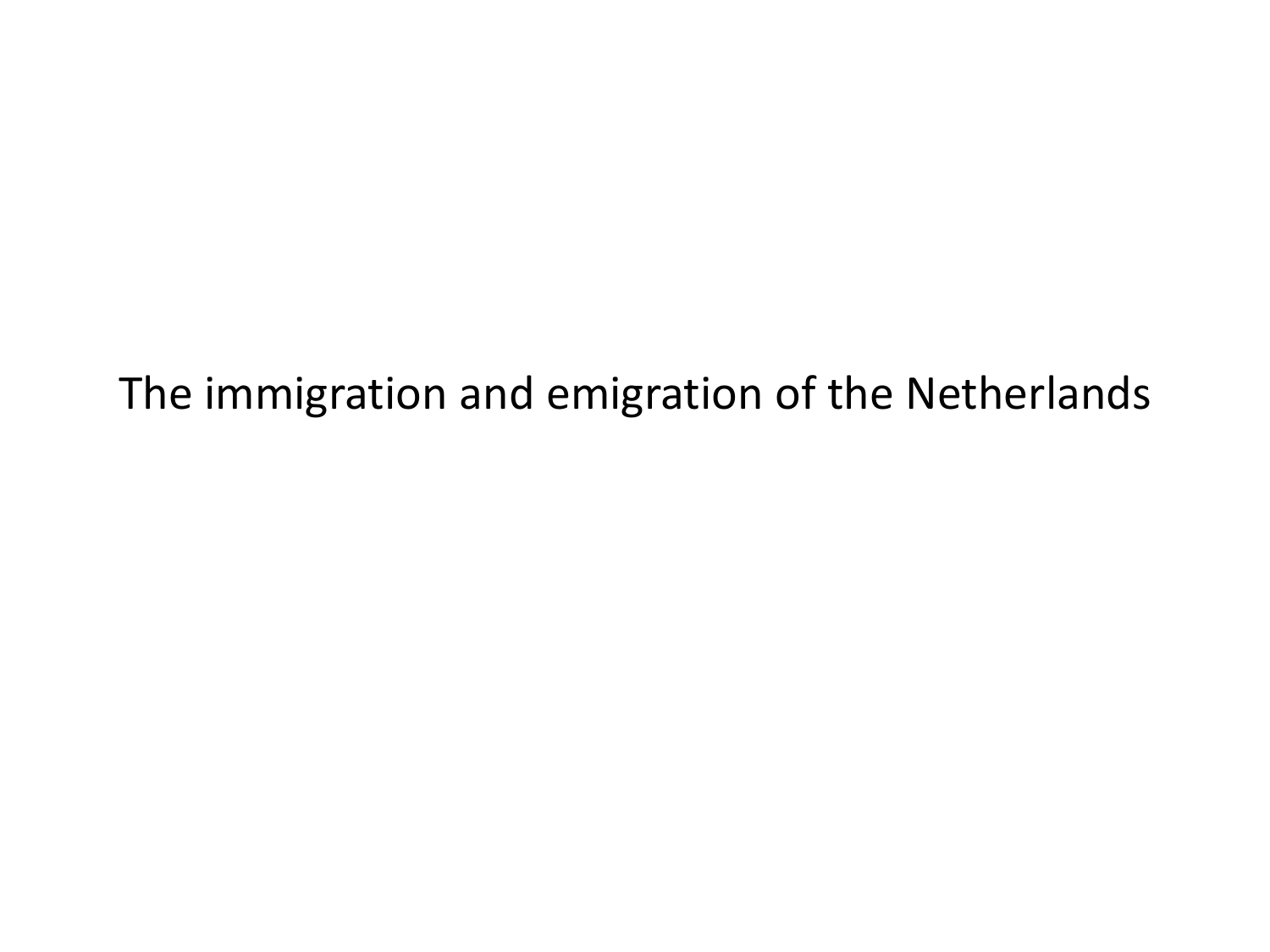#### Introduction

- First, we will tell you about the history of the immigration in the Netherlands.
- after that we are going to tell you about the emigration the Netherlands had.
- At the end we will talk about the situation now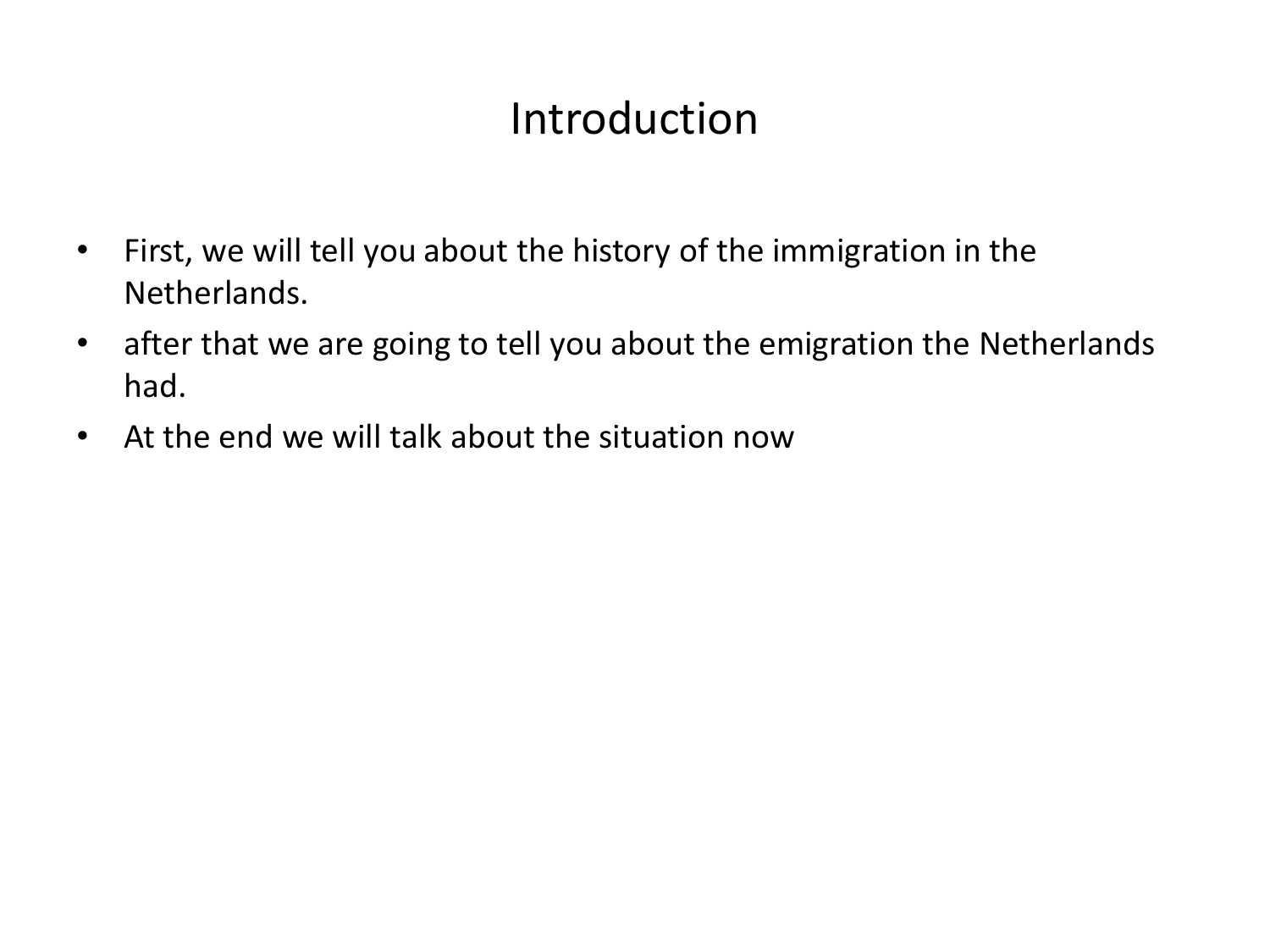#### Eighty Years' War (1568-1648)

Antwerp fell into Spanish hands and only allowed Catholicism

many Protestant merchants and intellectuals left the city

Portuguese Jews and French Protestants were persecuted to leave their homeland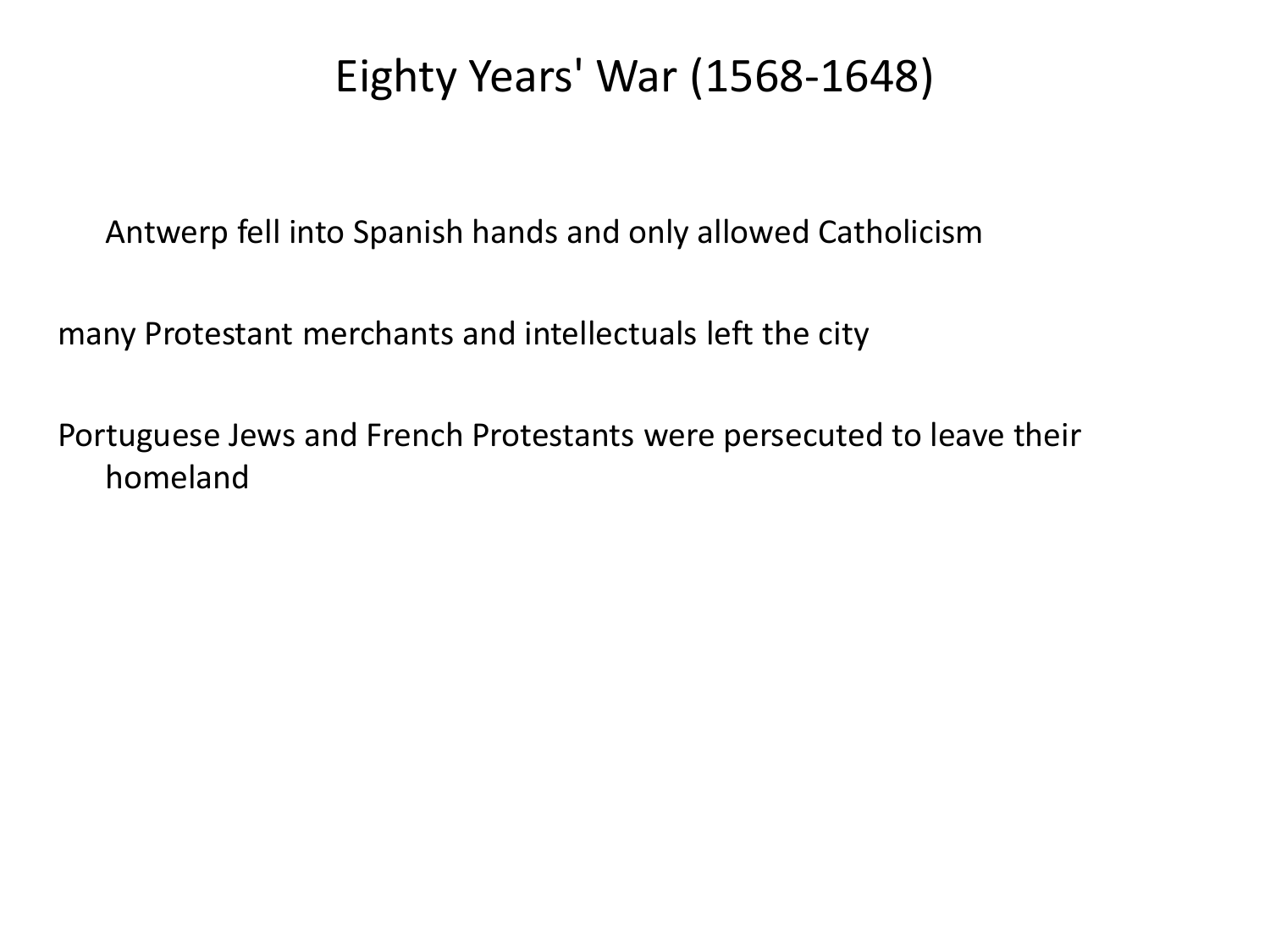## The 30s ( the Jews)

Nazis in Germany were in power and took away the Jews all civil rights

flow of Jewish refugees came to the Netherlands

reducing the flow

crisis time there was fear anti-Semitism would grow.

Kristallnacht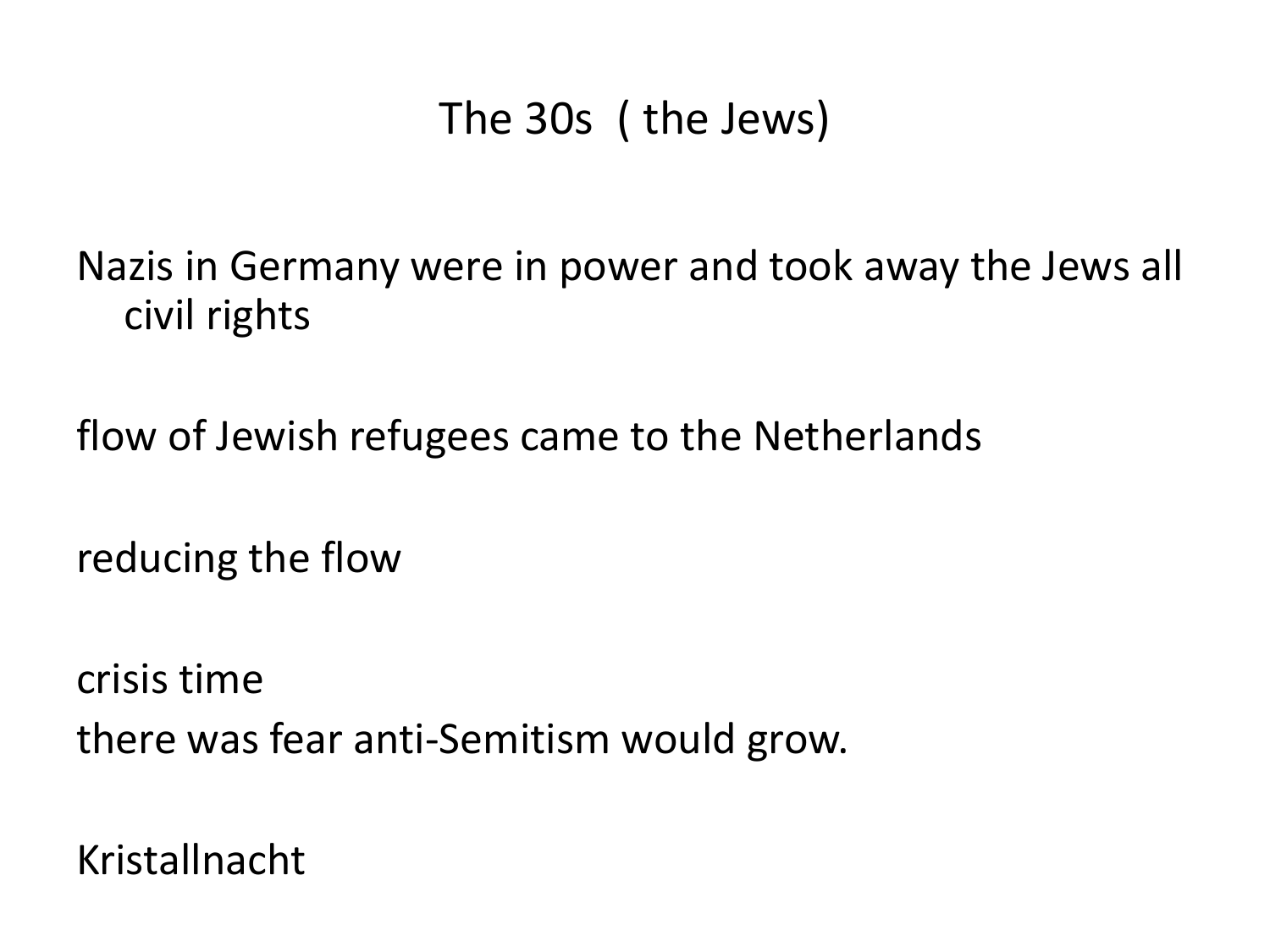## The 40s ( Dutch East Indies)

Dutch, Eurasians and Moluccans depart from the former Dutch East Indies.

the transfer of sovereignty to Indonesia

bad situation

no regards to the Eurasians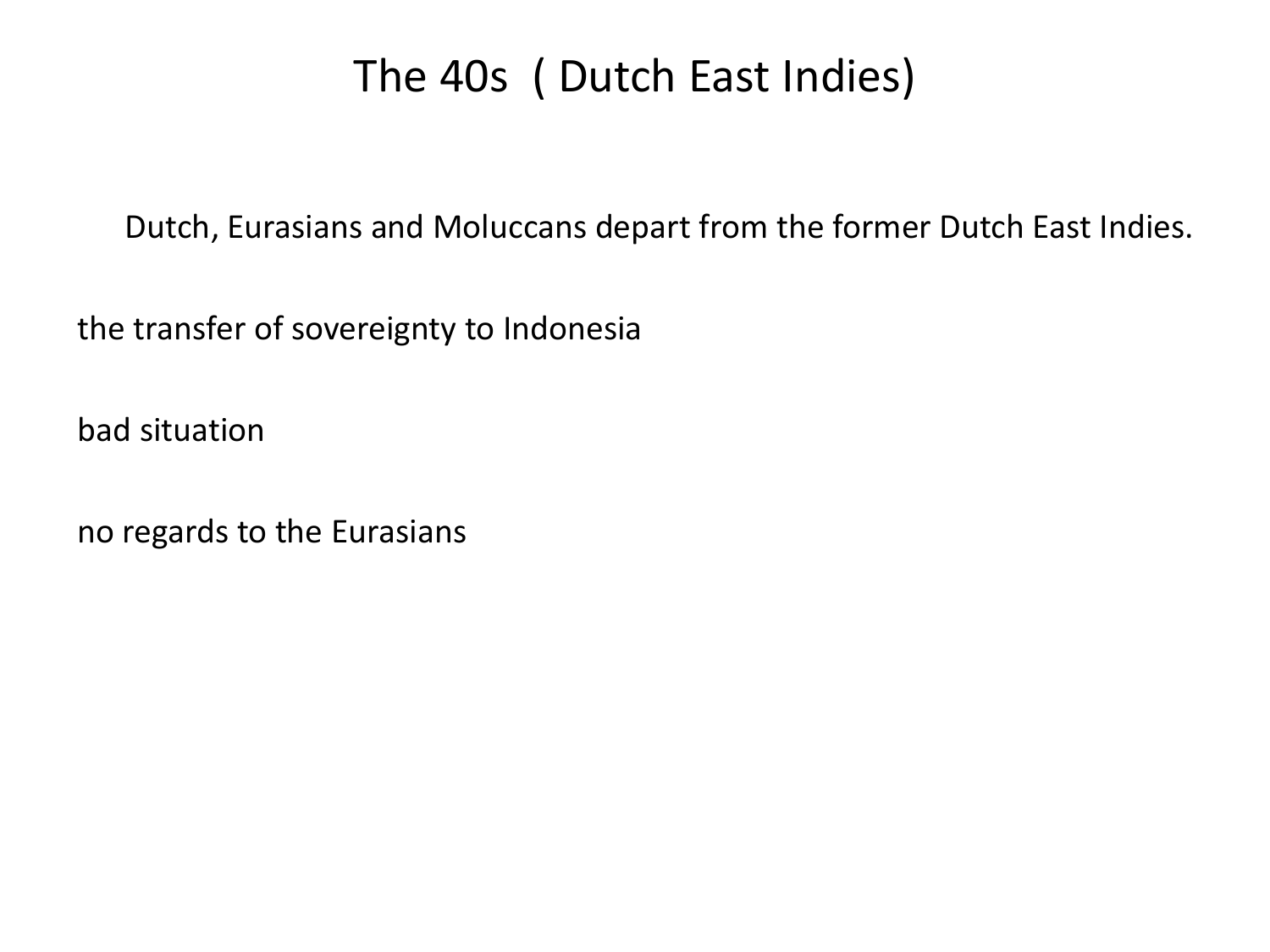## The 60s /Sixties: (Labour migration)

the reconstruction went well

Netherlands needed labour forces southern Europe and Turkey and Morocco

mainly low-skilled labor because they were most needed in the new industry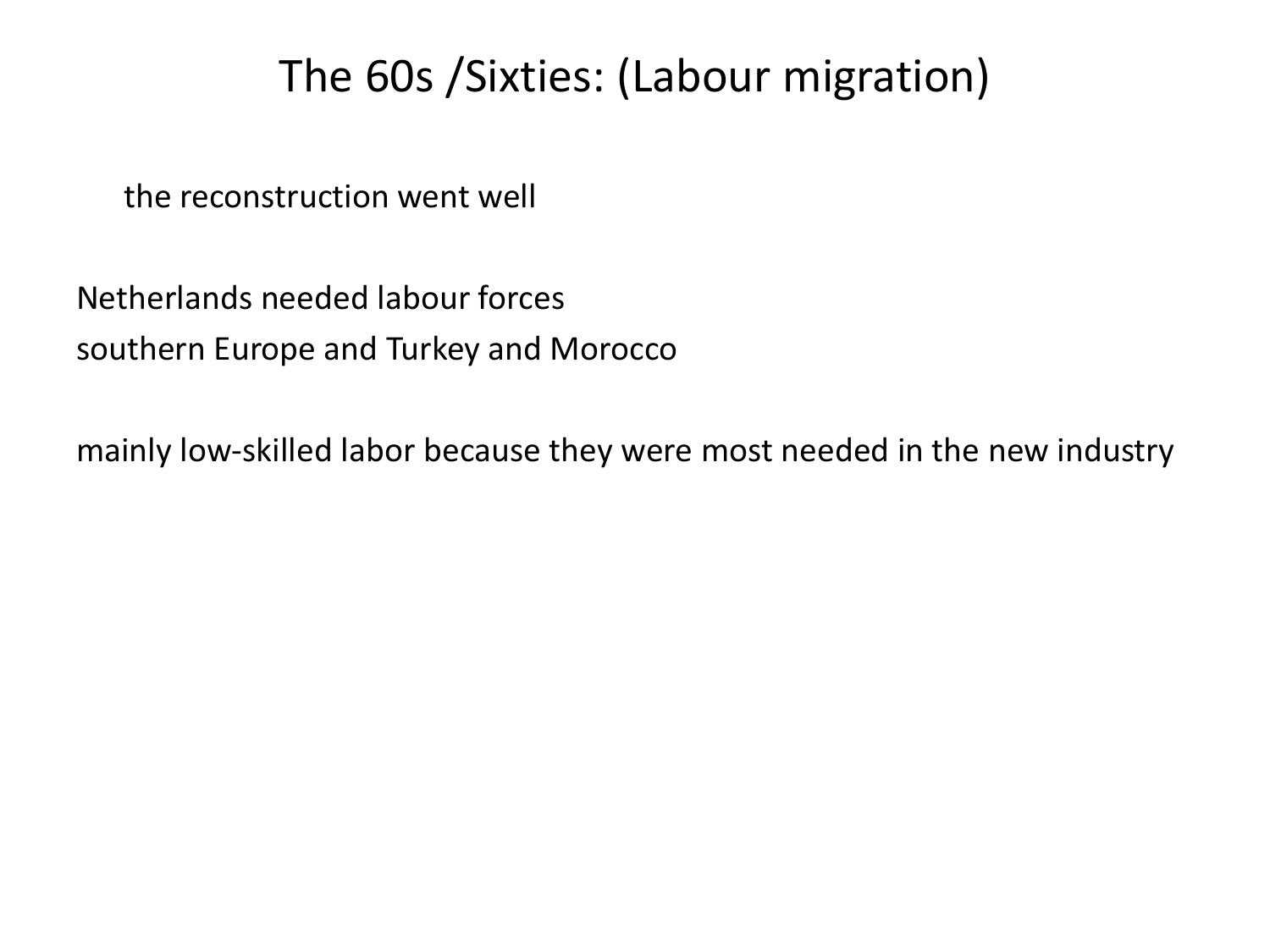# The 70's ( Surinamese)

Surinamese came first to study

More low-skilled workers

high benefits that were easily to get

Surinamese migrants because all Surinamese were already Dutch because they were a colony.

After the independence, the Dutch government would end more migration

From 1975 to 1980 remained free movement of people between the Netherlands and Suriname.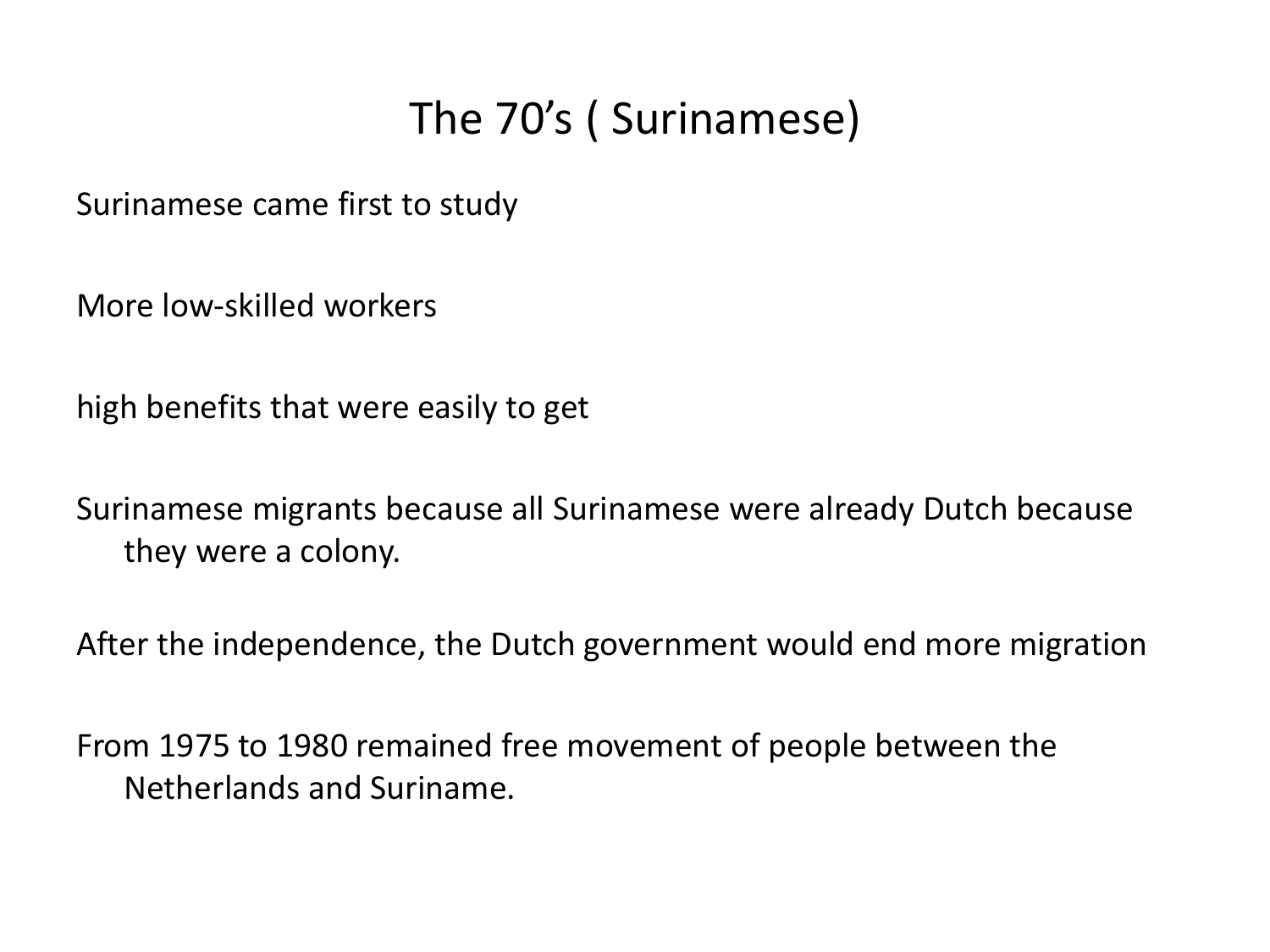# The 90's / Nineties (Antilleans)

Antilleans came to study

The migration growed because it went bad on the Dutch Antilles. Unemployment was high, wages and benefits low and the cost of living high.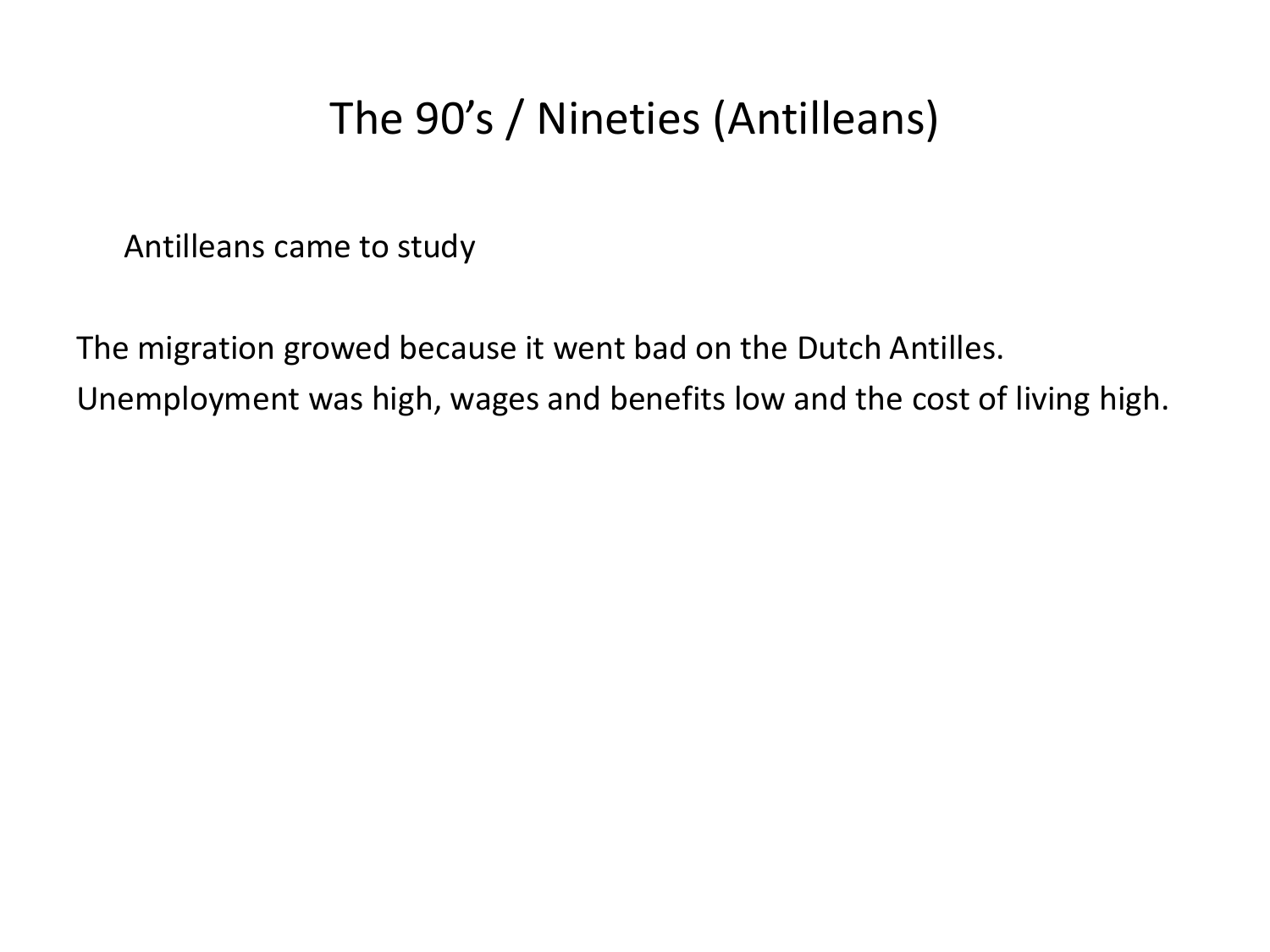# The 50's / Fifties( Emigration)

the Netherlands were ruined

promote emigration

500 000 Dutch left, especialy to Canada, the United States, Australia, South Africa and New Zealand.

the threat of the Cold